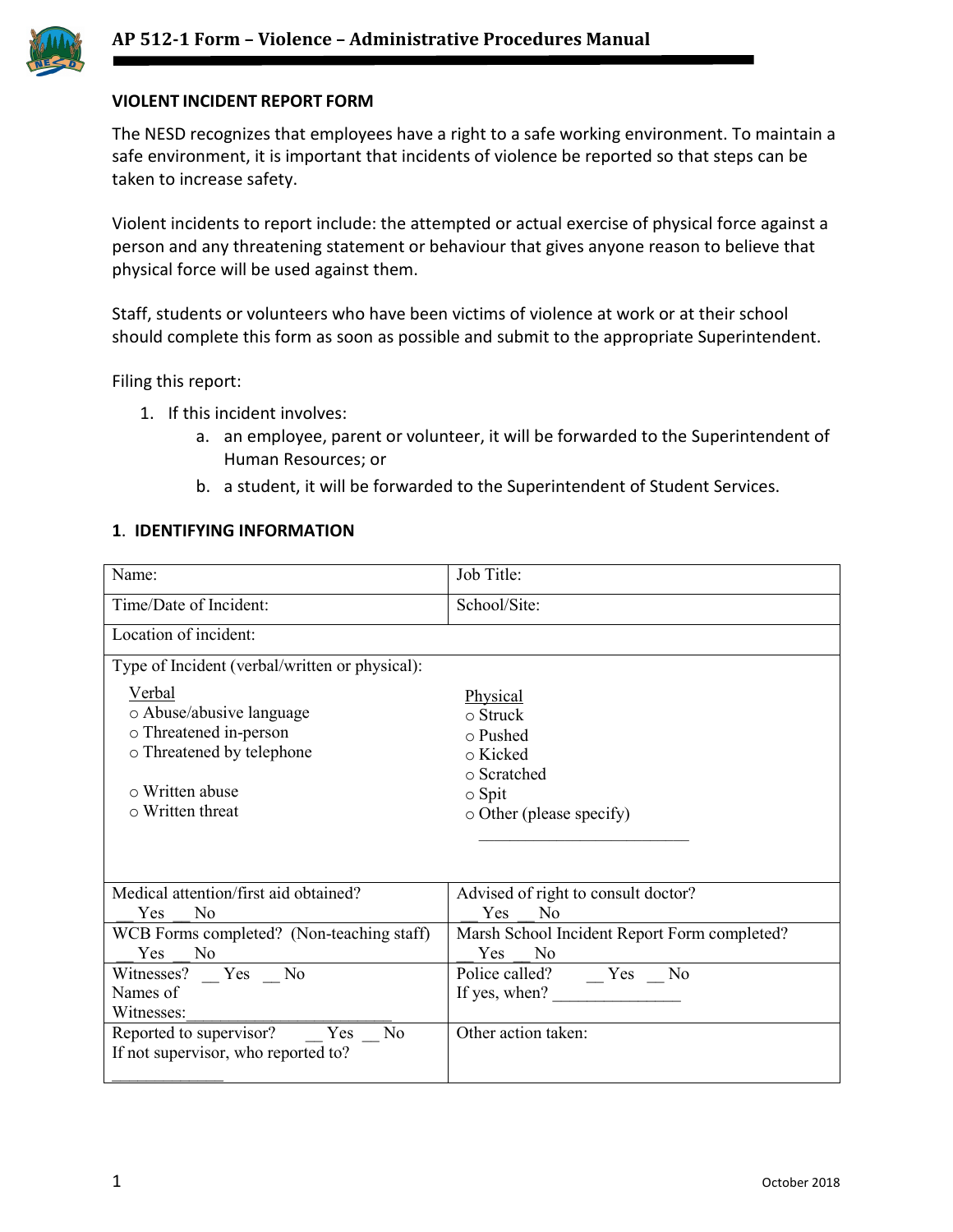

#### **2**. **ALLEGED ASSAILANT**

- o Employee
- o Parent
- o Student
- o Other *(please specify)*

Name *(if known):*

### **3. INCIDENT**

Describe the incident below (what was said or done) or attach report: Be as specific as possible including any information about injuries.

Complainant Signature: \_\_\_\_\_\_\_\_\_\_\_\_\_\_\_\_\_\_\_\_\_\_ \_\_\_ Date: \_\_\_\_\_\_\_\_\_\_\_\_\_\_\_\_\_\_\_\_\_\_\_\_

| ate: |  |  |  |  |
|------|--|--|--|--|
|      |  |  |  |  |

Principal/Supervisor

Signature: \_\_\_\_\_\_\_\_\_\_\_\_\_\_\_\_\_\_\_\_\_\_\_ \_\_\_\_\_\_\_\_\_\_\_\_\_ Date: \_\_\_\_\_\_\_\_\_\_\_\_\_\_\_\_\_\_\_\_\_\_\_\_\_